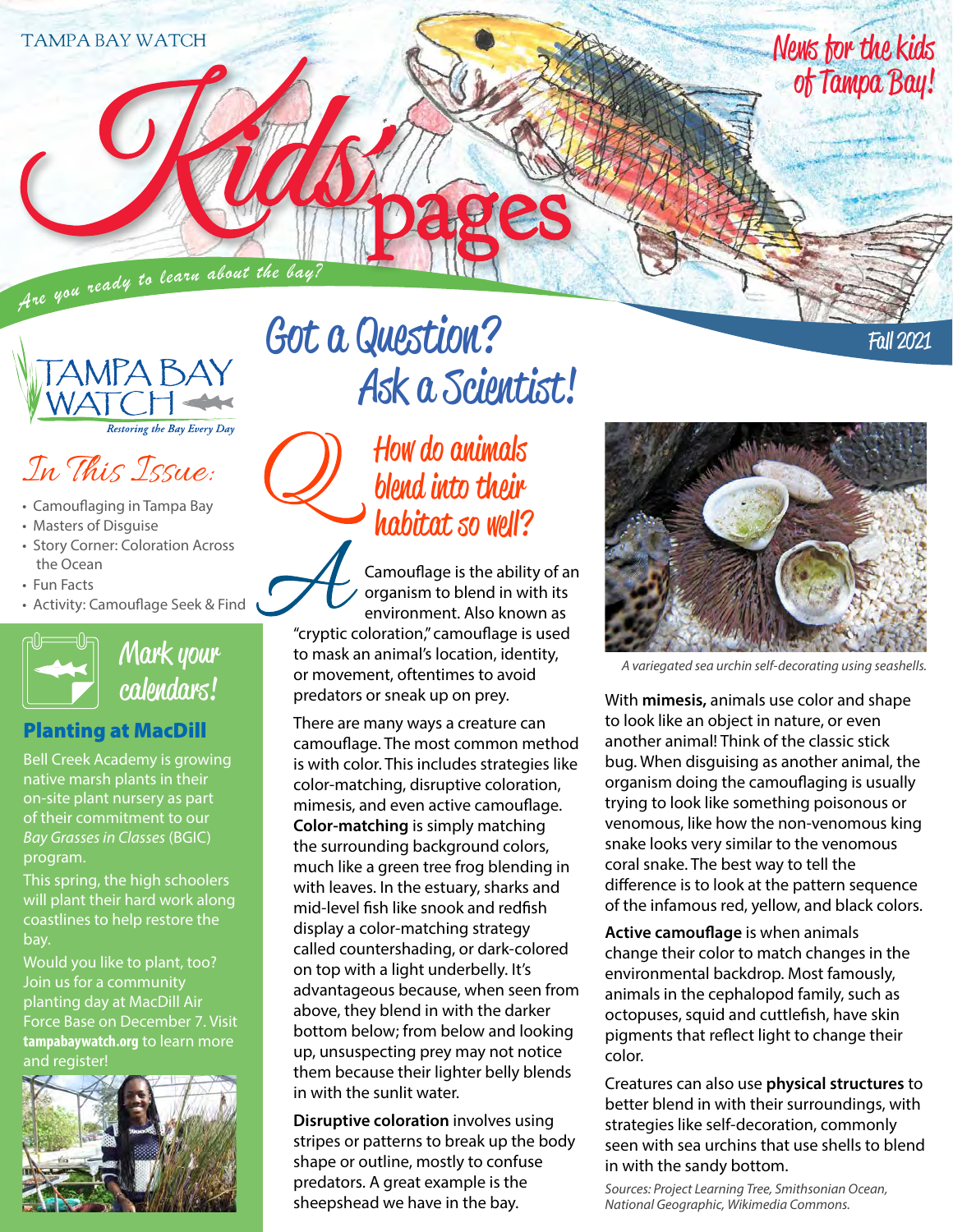Expand Your Mind!

## Meet & Greet: Masters of Disguise



### STRIPED BURRFISH Chilomycterus schoepfii

Burrfish form a fairly round shape and are yellow-green to brownish in color, with large dark splotches and dark wavy stripes along their bodies, which is where the common name is derived. They are solitary, nocturnal hunters, using their darkly-striped bodies to camouflage within the seagrass beds and coastal lagoons while they await prey. To catch prey, they lunge out by forcing water through restricted openings in their gills, which propels their body forward.

*Sources: UWI St. Augustine, National Aquarium, FishBase, Canva*

Our education programs get kids into the bay!



ARROW SHRIMP Tozeuma carolinense

The arrow shrimp is a type of a cleaner shrimp native that can be found along the Atlantic coast from Massachusetts, around the Gulf of Mexico and within the Tampa Bay estuary, and down to Brazil. It's most commonly found living amongst vegetated areas like seagrass beds. These shrimp are small and translucent, usually with pink or reddish tints, but will assume the color of its background. They will swim in a vertical direction to camouflage among seagrass blades.

*Sources: Texas A&M, SeaLifeBase, GulfBase; Photo courtesy Texas Parks and Wildlife Department, (Brenda Bowling), 2021.*



### PLUMED SCORPIONFISH

#### Scorpaena grandicornis

These venomous fish are in the Scorpaenidae family along with the lionfish and several rockfish species, and can be identified by the plumed projections over eye. Ranging from North Carolina to Brazil, scorpionfish live in seagrass beds, grassy bays and channels with soft bottoms. Most scorpionfish, such as the stonefish, wait in disguise for prey to pass them by before attacking, To capture their prey, scorpionfish use a suction feeding strategy by rapidly expanding their mouth and creating a powerful vacuum-type force to draw their prey into their jaws.

*Sources: FishBase, Smithsonian Tropical Research Institute*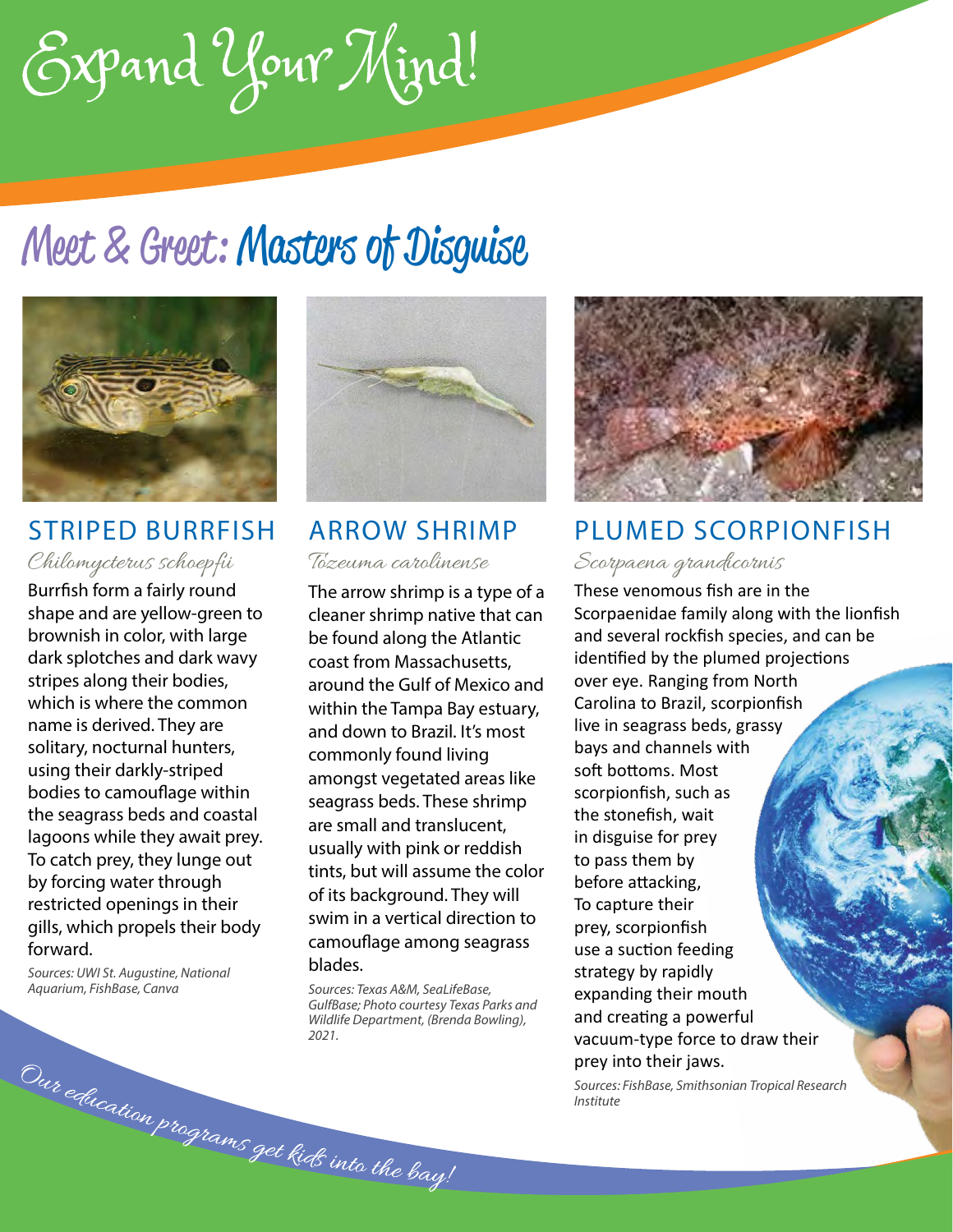### Camouflage Across the Ocean

ORNER The peppered moth is a famous example of how camouflage within a species can change in response to environmental changes. Back in the 1800s, England's peppered moths were usually a pale gray color to blend in with lichen growing on tree bark. Less common was the black-colored peppered moth, a color that happened naturally from genes passed down from parent to offspring. The problem facing darker moths was inability to camouflage, meaning more likely to be eaten by birds and other predators and less likely to survive to breed.

However, during the Industrial Revolution, in the 1800s and into the 1900s, factories were built, which produced dark smoke and sooty air pollution from burning coal that covered the surrounding countryside. Trees that had historically been light and covered with lichen were now dark and the lichen had been killed. The pale moth form was now more obvious to

predators, while the darker form was better camouflaged and more likely to survive to reproduce. The dark color was caused by a mutation in the DNA of one moth, and that modification turned out to be beneficial and ultimately passed to all its offspring. In the span of 50 years, the black moths came to outnumber the pale forms, with populations in areas around English cities as much as 98% dark moths.

In the most recent 50 years, most industrial countries



have significantly reduced their pollution and as such, the number of dark moths are dropping as the forests become cleaner.

*Sources: EArizona State University, butterflyconservation.org; Wikimedia Commons*

# Fun Facts

 Cephalopods have thousands of color-changing cells (chromatophores) just below the surface of their skin used to change color.

> **The lettuce leaf nudibranch, a two-inch Caribbean sea slug, has special organs** which undergo photosynthesis, providing a green camouflage color and also energy!

At less than one inch fully grown, the Barbigant's pygmy seahorse has only two known color morphs—pale grey/purple or yellow—and spend their lives perfectly matching the soft corals on which they live.

 Variegated sea urchins use shells and debris not only for camouflage, but to protect against the intense UV rays of the tropical sun.

In addition to changing their color, trumpetfish also change their swimming styles to mimic swaying sea rods, often hovering upside-down to stalk prey.

*Sources: Smithsonian Ocean, Project Seahorse, UWI St. Augustine*

Did You Know...



In addition to chromatophores, squids and octopuses also have a second layer of cells called "iridophores" that can reflect light at different wavelengths depending on which angle you view them. Top-down, they could appear one color, but from the side they could look completely different! *Sources: Nature.com; Canva.*